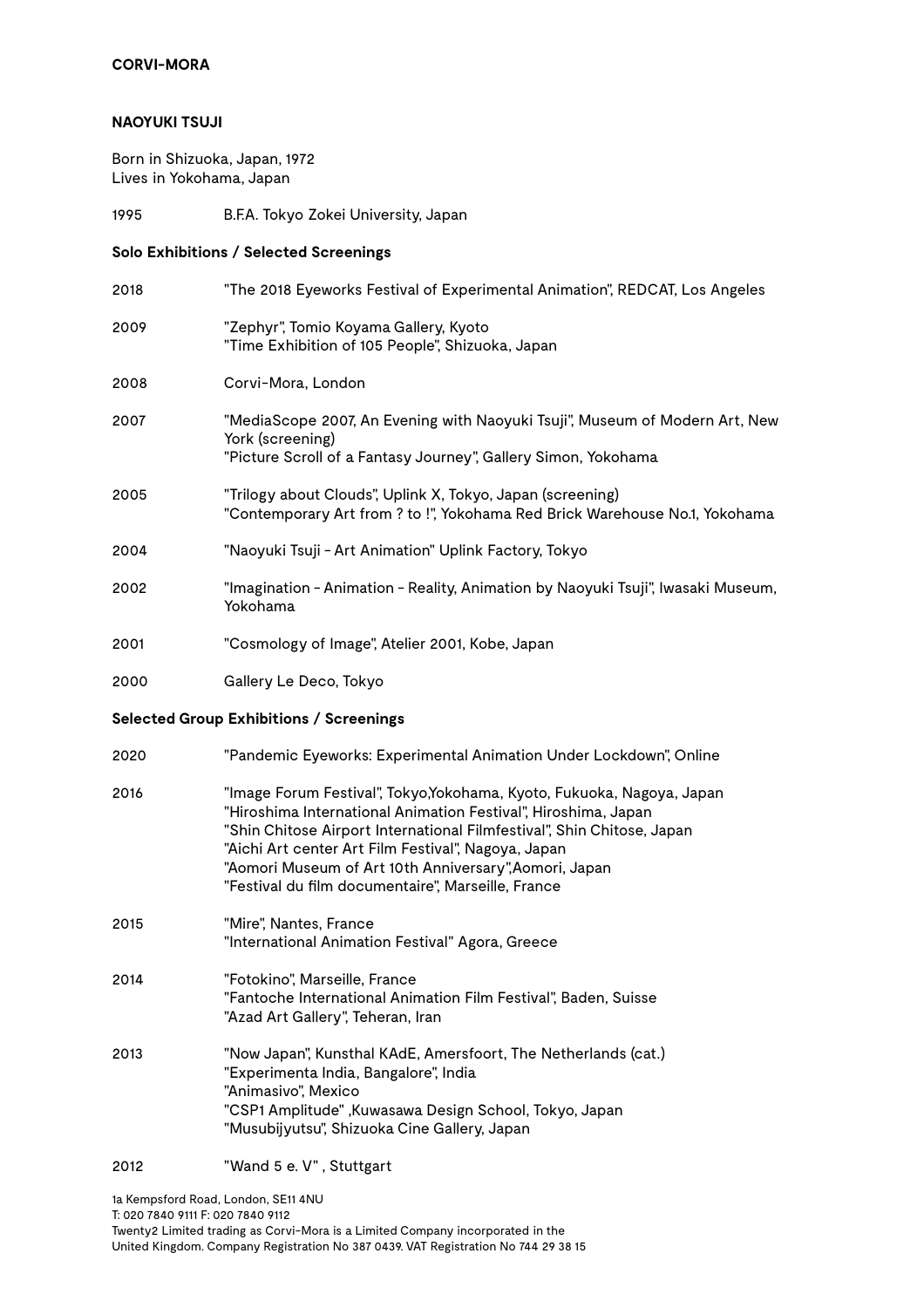|      | "Black Movie International Film Festival", Suisse                                                                                                                                                                                                                                                                                                                                                                                                                                                                                                                                                                                                                                                                                                                                                                                                                                                                                                                                                                                                                                                                                                                                                                                                                                                                                                                                                                                                                                                                                                                                                                                                        |
|------|----------------------------------------------------------------------------------------------------------------------------------------------------------------------------------------------------------------------------------------------------------------------------------------------------------------------------------------------------------------------------------------------------------------------------------------------------------------------------------------------------------------------------------------------------------------------------------------------------------------------------------------------------------------------------------------------------------------------------------------------------------------------------------------------------------------------------------------------------------------------------------------------------------------------------------------------------------------------------------------------------------------------------------------------------------------------------------------------------------------------------------------------------------------------------------------------------------------------------------------------------------------------------------------------------------------------------------------------------------------------------------------------------------------------------------------------------------------------------------------------------------------------------------------------------------------------------------------------------------------------------------------------------------|
| 2011 | "Japancongo", Magasin, Centre National d'Art Contemporain, Grenoble; travelling to<br>Garage Center of Contemporary Culture, Moscow; Comune di Malano, Palazzo Reale,<br>Milano<br>"Festival Tous Courts d'Aix en Provence", Aix-en-Provence, France<br>"L'Association du Tati Roulant", Lille, France<br>"Image Forum Festival", Tokyo,Yokohama, Kyoto, Fukuoka, Nagoya,Japan<br>"The Mimio Library", Ishinomaki City Library, Miyagi, Japan<br>"Moving Tableau", Skip City, Saitama, Japan                                                                                                                                                                                                                                                                                                                                                                                                                                                                                                                                                                                                                                                                                                                                                                                                                                                                                                                                                                                                                                                                                                                                                             |
| 2010 | "RG:1", Reading Experimental Film Festival, The Rising Sun Arts Centre, Reading<br>"Videozoom Japan: Re-framing the everyday", Museo d'Arte Contemporanea di<br>Roma, Rome<br>"Shudder", The Drawing Room, London<br>"Hiroshima International Animation Festival", Hiroshima, Japan<br>"Ann Arbor Film Festival", Michigan<br>"Otawa International Animation Film Festival", Canada<br>"Setouchi Triennale", Japan                                                                                                                                                                                                                                                                                                                                                                                                                                                                                                                                                                                                                                                                                                                                                                                                                                                                                                                                                                                                                                                                                                                                                                                                                                       |
| 2009 | "Indies Theater!", Breath vol.15, Yonago Japan<br>"Running up That Hill", San Francisco Cinematheque, San Francisco<br>"Elu par cette crapule", Le Havre, France<br>"New Nippon: Contemporary Film and Video from Japan", Art Institute of Chicago<br>"The Animated Films of Naoyuki Tsuji", Union Theatre, University of Wisconsin,<br>Milwaukee<br>15 films de la Quinzaine, Institut Franco-Japanais de Tokyo, France<br>"Martha Colburn and Friends", Anthology Film Archives, New York<br>"HORS PISTESS JAPAN 2009", Institut Franco-Japanais de Tokyo<br>Oulu Music Video Festival, Finland<br>"Seconds Under The Sun: A Screening of Japanese Animation", Film Fort, Toronto<br>The Shinsedai Cinema Festival, Japanese Canadian Cultural Centre, Toronto<br>Art Animation Festival, Aichi Arts Center<br>"The End of the Line: Attitudes in Drawing", MIMA, Middlesbrough (traveling to The<br>Liverpool; City Museum and Art Gallery, Bristol; Fruitmarket,<br>Bluecoat,<br>Edinburgh)<br>International Comics Festival, BilBOIBul, Bologna<br>International Academic Film Studies Workshop, Universita degli Studi di Udine,<br>Gorizia<br>8th Japanese Experimental Film in France, toured around 6 cities in France<br>"Emotional drawing", Seoul Olympic Museum of Art, Seoul<br>Ebisu International Festival for Art & Alternative Visions, Metropolitan Museum of<br>Photography, Tokyo<br>"Portland International Film Festival 2009", Northwest Film Center, Portland Art<br>Museum, Portland<br>"Mind as Passion", Taipei Fine Arts Museum, Taipei, Taiwan<br>"The Animated Films of Naoyuki Tsuji", Art Institute of Chicago, Chicago |
| 2008 | "Emotional Drawing", The National Museum of Art, Tokyo (traveling to The National<br>Museum of Art, Kyoto)<br>Sea Art Festival, Busan Biennale, Busan, Korea<br>"Legende", Centre d' Art Contemporain, Charamande, France<br>"Xeopolíticas da Animacíon", MARCO, Vigo, Spain<br>"Momentary Momentum:Part 2", Kettle's Yard, Cambridge                                                                                                                                                                                                                                                                                                                                                                                                                                                                                                                                                                                                                                                                                                                                                                                                                                                                                                                                                                                                                                                                                                                                                                                                                                                                                                                    |
| 2007 | "The Geopolitics of Animation", CAAC, Sevilla<br>"Momentary Momentum: Animated Drawings", Parasol Unit, London                                                                                                                                                                                                                                                                                                                                                                                                                                                                                                                                                                                                                                                                                                                                                                                                                                                                                                                                                                                                                                                                                                                                                                                                                                                                                                                                                                                                                                                                                                                                           |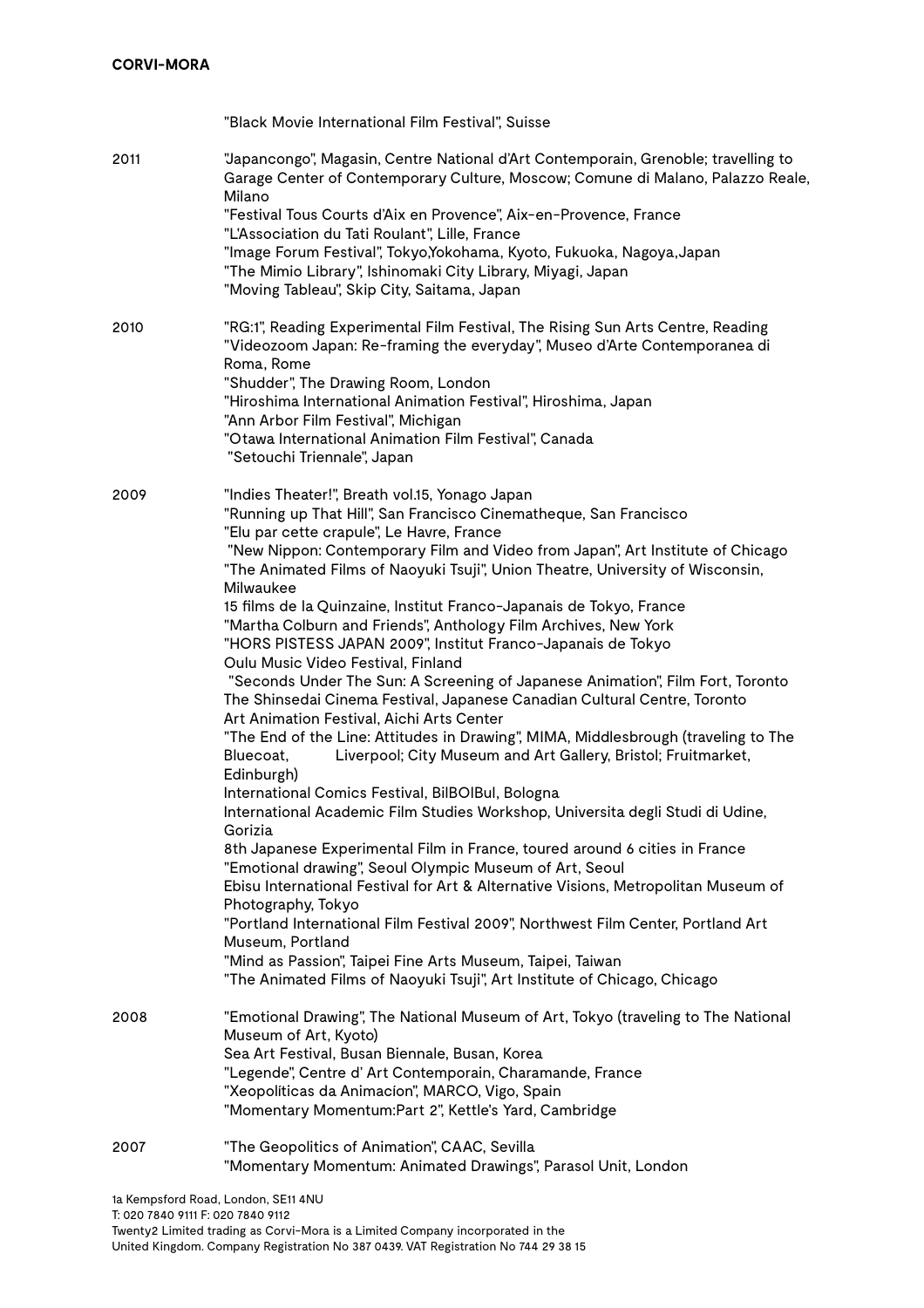|      | "19th Onion City Experimental Film and Video Festival", Chicago<br>"Image Forum Festival", Tokyo, Kyoto, Fukuoka, Nagoya, Niigata, Sapporo,<br>Japan<br>"Nippon Connection", Frankfurt<br>"Ann Arbor Film Festival", Michigan<br>"Animation-Adventures of Moving Picture", Yokohama Museum of Art, Yokohama<br>"Animationism", Uplink Factory, Tokyo<br>"36th International Film Festival", Rotterdam, The Netherlands                                                                                                                                                                                                                                                                |
|------|---------------------------------------------------------------------------------------------------------------------------------------------------------------------------------------------------------------------------------------------------------------------------------------------------------------------------------------------------------------------------------------------------------------------------------------------------------------------------------------------------------------------------------------------------------------------------------------------------------------------------------------------------------------------------------------|
| 2006 | "Media City 12", Windsor, Canada                                                                                                                                                                                                                                                                                                                                                                                                                                                                                                                                                                                                                                                      |
| 2005 | "11th Art Film Festival", Aichi Arts Center, Japan<br>"Edge in Yokohama, For Small Movies", Yokohama Museum of Art, Yokohama<br>"Yokohama Triennale 2005: International Triennale of Contemporary Art",<br>Yokohama<br>"Kurzfilm Summer", Nurunberg, Germany<br>"37th Directors' Fortnight", International Film Festival, Cannes<br>"24th Vancouver International Film Festival", Vancouver, Canada<br>"18th Images Festival", Toronto, Canada<br>"49th London Film Festival", London<br>"Faux Mouvement", Centre d'art Contemporain, Metz, France<br>"6th Japanese Experimental Film in France", toured around 7 cities in France<br>"Art on Film", Yokohama Museum of Art, Yokohama |
| 2004 | "9th Art Film Festival", Aichi Arts Center, Japan<br>"23rd Vancouver International Film Festival", Vancouver, Canada<br>"36th Directors' Fortnight", International Film Festival, Cannes<br>"17th Images Festival", Toronto, Canada<br>"Media City 10", Windsor, Canada                                                                                                                                                                                                                                                                                                                                                                                                               |
| 2003 | "Brakhage Eyes 2003 - 2004", toured to Kochi, Yokohama, Nagoya, Kobe, Sendai and<br>Tokyo<br>"14th Ankara International Film Festival", Ankara, Turkey<br>"New Experimental Film from Asia", Smithsonian Institute, Washington DC, USA<br>"47th London Film Festival", London<br>"4th Net and Film Festival", Seoul, Korea<br>"7th Bangkok International Short Film Festival", Bangkok<br>'5th Japanese Experimental Film in France", toured around 6 cities in France                                                                                                                                                                                                                |
| 2002 | "Globang Film", Seoul, Korea                                                                                                                                                                                                                                                                                                                                                                                                                                                                                                                                                                                                                                                          |
| 2001 | "Globang Film", Jeonju, Korea<br>"Personal Vision 2001", Kobe Art Village Center, Japan<br>"Art Animation in New Millennium", Nakano Musashino-kan, Tokyo<br>"Letina 2001", Letina, Hungary<br>"Animation Plaza", Kobe Art Village Center, Japan                                                                                                                                                                                                                                                                                                                                                                                                                                      |
| 1999 | "Scrap Festival", Yokohama, Japan (Participated 5 times until 2005)                                                                                                                                                                                                                                                                                                                                                                                                                                                                                                                                                                                                                   |
| 1995 | "Art and Cinema Alternative", Gallery Hyakucho-mori, Tokyo<br>"Art Animation", Nakano Zero, Tokyo<br>"Dark Animation", La Camera, Tokyo                                                                                                                                                                                                                                                                                                                                                                                                                                                                                                                                               |
| 1992 | "Enoshima Rock Festival", Enoshima Tenmonkan, Enoshima, Japan                                                                                                                                                                                                                                                                                                                                                                                                                                                                                                                                                                                                                         |

## **Publications**